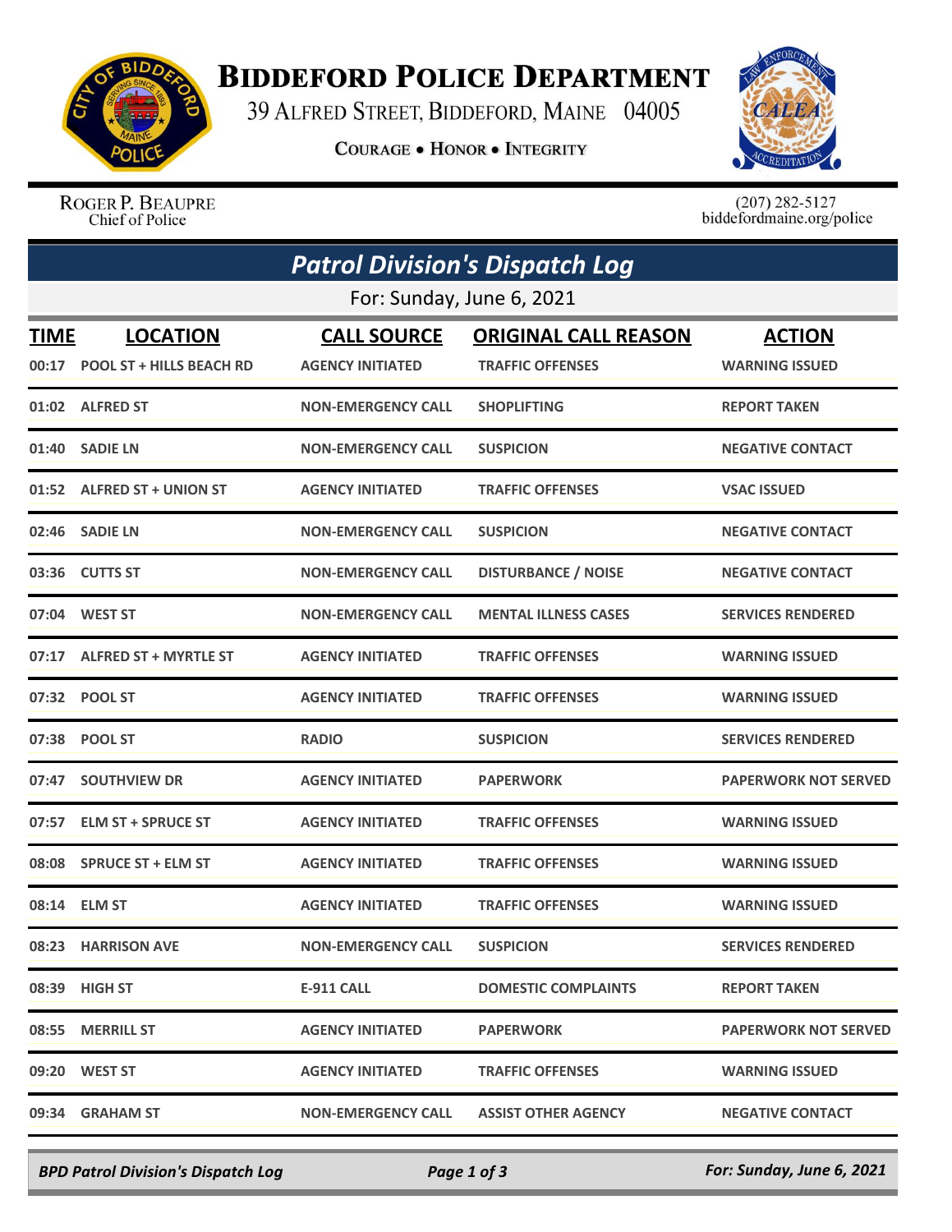| <b>TIME</b> | <b>LOCATION</b>                | <b>CALL SOURCE</b>        | <b>ORIGINAL CALL REASON</b>               | <b>ACTION</b>             |
|-------------|--------------------------------|---------------------------|-------------------------------------------|---------------------------|
|             | 09:35 HIGHLAND ST              | <b>NON-EMERGENCY CALL</b> | <b>SUSPICION</b>                          | <b>SERVICES RENDERED</b>  |
|             | 09:59 GREEN ST                 | <b>NON-EMERGENCY CALL</b> | <b>ANIMAL COMPLAINT</b>                   | <b>SERVICES RENDERED</b>  |
|             | 10:28 STONE ST                 | <b>E-911 CALL</b>         | <b>DISTURBANCE / NOISE</b>                | <b>SERVICES RENDERED</b>  |
|             | 10:31 HILL ST                  | <b>E-911 CALL</b>         | 911 MISUSE                                | <b>DISPATCH HANDLED</b>   |
|             | 10:31 HILL ST                  | <b>E-911 CALL</b>         | 911 MISUSE                                | <b>SERVICES RENDERED</b>  |
|             | <b>10:45 FORTUNES ROCKS RD</b> | <b>NON-EMERGENCY CALL</b> | <b>ANIMAL COMPLAINT</b>                   | <b>UNFOUNDED</b>          |
|             | 10:48 HILL ST                  | <b>NON-EMERGENCY CALL</b> | <b>DOMESTIC COMPLAINTS</b>                | <b>REPORT TAKEN</b>       |
|             | 10:50 BOULDER WAY              | <b>E-911 CALL</b>         | 911 MISUSE                                | <b>NO ACTION REQUIRED</b> |
| 10:51       | <b>SOUTH ST + GLENVIEW DR</b>  | <b>AGENCY INITIATED</b>   | <b>TRAFFIC OFFENSES</b>                   | <b>WARNING ISSUED</b>     |
|             | 11:06 POOL ST + MADDOX POND RD | <b>E-911 CALL</b>         | 911 MISUSE                                | <b>DISPATCH HANDLED</b>   |
|             | 11:06 ALFRED ST                | <b>RADIO</b>              | <b>ARTICLES LOST/FOUND</b>                | <b>REPORT TAKEN</b>       |
|             | 11:12 LEON ST                  | <b>NON-EMERGENCY CALL</b> | <b>SUSPICION</b>                          | <b>SERVICES RENDERED</b>  |
|             | <b>11:23 FORTUNES ROCKS RD</b> | <b>AGENCY INITIATED</b>   | <b>TRAFFIC OFFENSES</b>                   | <b>WARNING ISSUED</b>     |
|             | 11:24 SOUTH ST                 | <b>AGENCY INITIATED</b>   | <b>TRAFFIC OFFENSES</b>                   | <b>WARNING ISSUED</b>     |
|             | 11:36 ALFRED ST + DENTAL AVE   | <b>AGENCY INITIATED</b>   | <b>TRAFFIC OFFENSES</b>                   | <b>WARNING ISSUED</b>     |
|             | <b>12:58 FORTUNES ROCKS RD</b> | <b>NON-EMERGENCY CALL</b> | <b>SUSPICION</b>                          | <b>SERVICES RENDERED</b>  |
|             | 13:03 PARKVIEW CT              | <b>E-911 CALL</b>         | 911 MISUSE                                | <b>SERVICES RENDERED</b>  |
|             | 13:41 HILL ST + HARRISON AVE   | <b>AGENCY INITIATED</b>   | <b>TRAFFIC OFFENSES</b>                   | <b>WARNING ISSUED</b>     |
|             | 13:43 BRIARWOOD DR             | E-911 CALL                | 911 MISUSE                                | <b>NO ACTION REQUIRED</b> |
|             | <b>15:50 MAIN ST</b>           | <b>E-911 CALL</b>         | 911 MISUSE                                | <b>DISPATCH HANDLED</b>   |
|             | 16:18 SACO FALLS WAY           | <b>NON-EMERGENCY CALL</b> | <b>HARASSMENT</b>                         | <b>SERVICES RENDERED</b>  |
|             | 16:21 POOL ST + ROCKY WAY      | <b>NON-EMERGENCY CALL</b> | <b>ANIMAL COMPLAINT</b>                   | <b>SERVICES RENDERED</b>  |
|             | 16:28 ALFRED ST                | <b>NON-EMERGENCY CALL</b> | ATTEMPTED/THREATENED SUICIDE REPORT TAKEN |                           |
|             | 16:38 KOSSUTH ST               | <b>NON-EMERGENCY CALL</b> | <b>DOMESTIC COMPLAINTS</b>                | <b>REPORT TAKEN</b>       |
|             | <b>16:40 MAIN ST</b>           | <b>E-911 CALL</b>         | 911 MISUSE                                | <b>SERVICES RENDERED</b>  |
|             | <b>17:10 MAIN ST</b>           | E-911 CALL                | 911 MISUSE                                | <b>DISPATCH HANDLED</b>   |
|             |                                |                           |                                           |                           |

*BPD Patrol Division's Dispatch Log Page 2 of 3 For: Sunday, June 6, 2021*